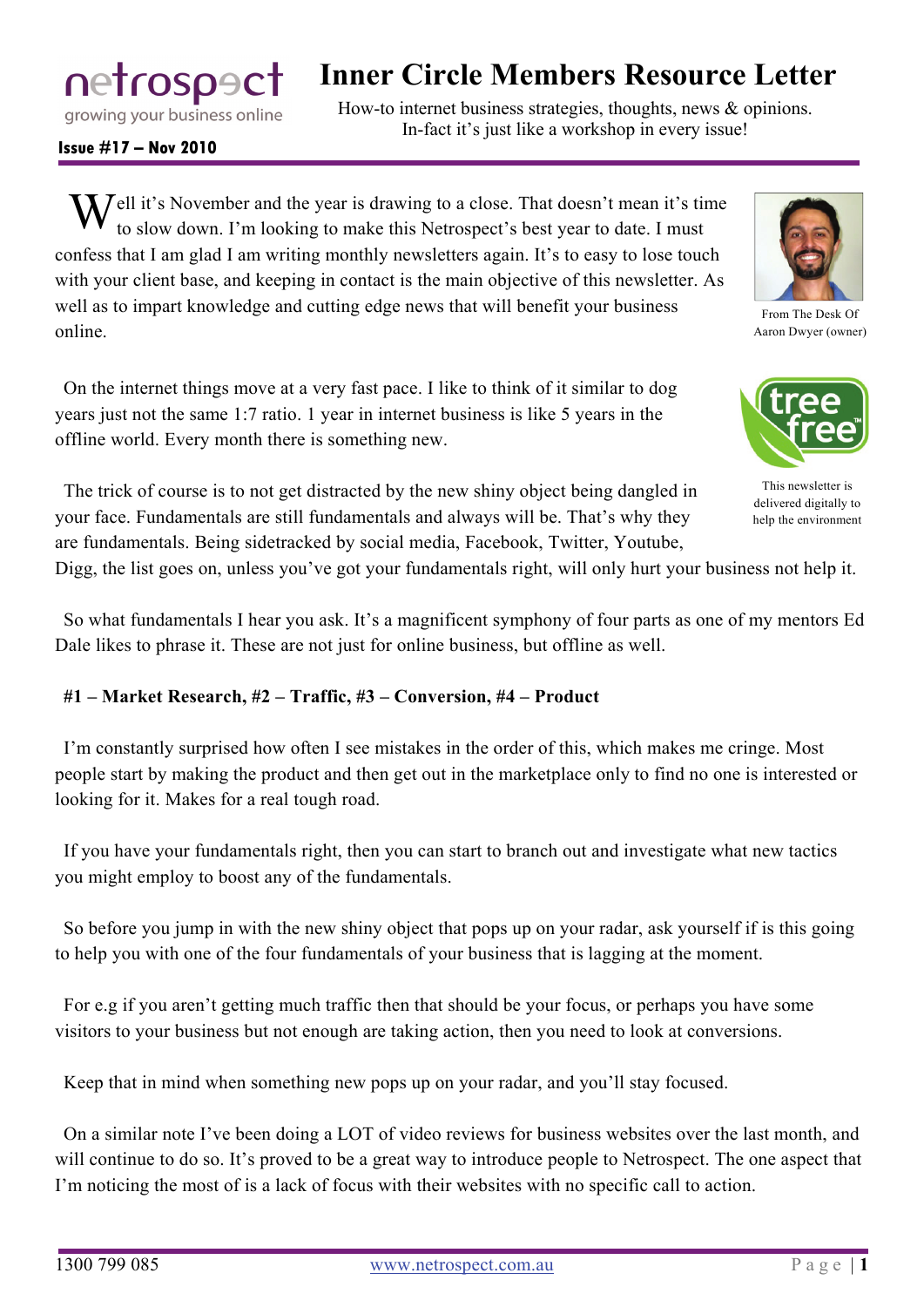What's the point of driving traffic, doing search engine optimisation to get better rankings, paying for traffic with banners and pay per click ads if at the website all your visitors are falling out of the bottom of the bucket with no action taking place. Total waste of time.

Make sure you have a defined goal for your business website. Guide people to what you want them to do. Tell them and make it obvious and don't put up roadblocks in their way.

The other major issue I've noticed is that businesses have paid good money \$5,000+ to have their websites done for them and they aren't even coming up in the search engines. The reason is because the web designers have botched up the site and made it very search engine unfriendly. Effectively making the website repelled from the search engines like superman is to kryptonite. An absolute disgrace. And I always feel bad telling them that fact. But the truth is sometimes ugly.

That's my rant for this month. Aaron

# **Web Site Tip #12 – Going Local**

OMG the changes happening at Google this month! In the last 2 weeks, the roll out of local search integrated into the standard search results is a monumental change in the way of finding businesses on the web. You will notice the changes by seeing larger business listings now showing up mixed in with normal search engine results for local searches with the map box fixed on the right hand side of the screen above the Google advertising.

Why would Google do this? Simple 25-30% of all searches online are local in nature. That means people type in a search looking for a local business. Their objective has always been to give searchers the most relevant results. So they integrated their Google Maps into the search results. If you aren't in Google Maps with your business then you are missing out.



I've been harping on at members for ages about getting a local business listing. So much so, I wrote the book over a year ago called "The Ultimate Guide to Google Local Business Search". I use it as a lead generator for Netrospect.

I'm in the middle of revising it to include the new features that Google have added and then it will be published and going into Amazon for sale in print and Kindle versions.

Make sure that you do a local search for your business and see if you are already in the listings. For e.g Brisbane Mechanic, or Accountant Sydney If you aren't in the top 5 of the Google maps listings then you won't be on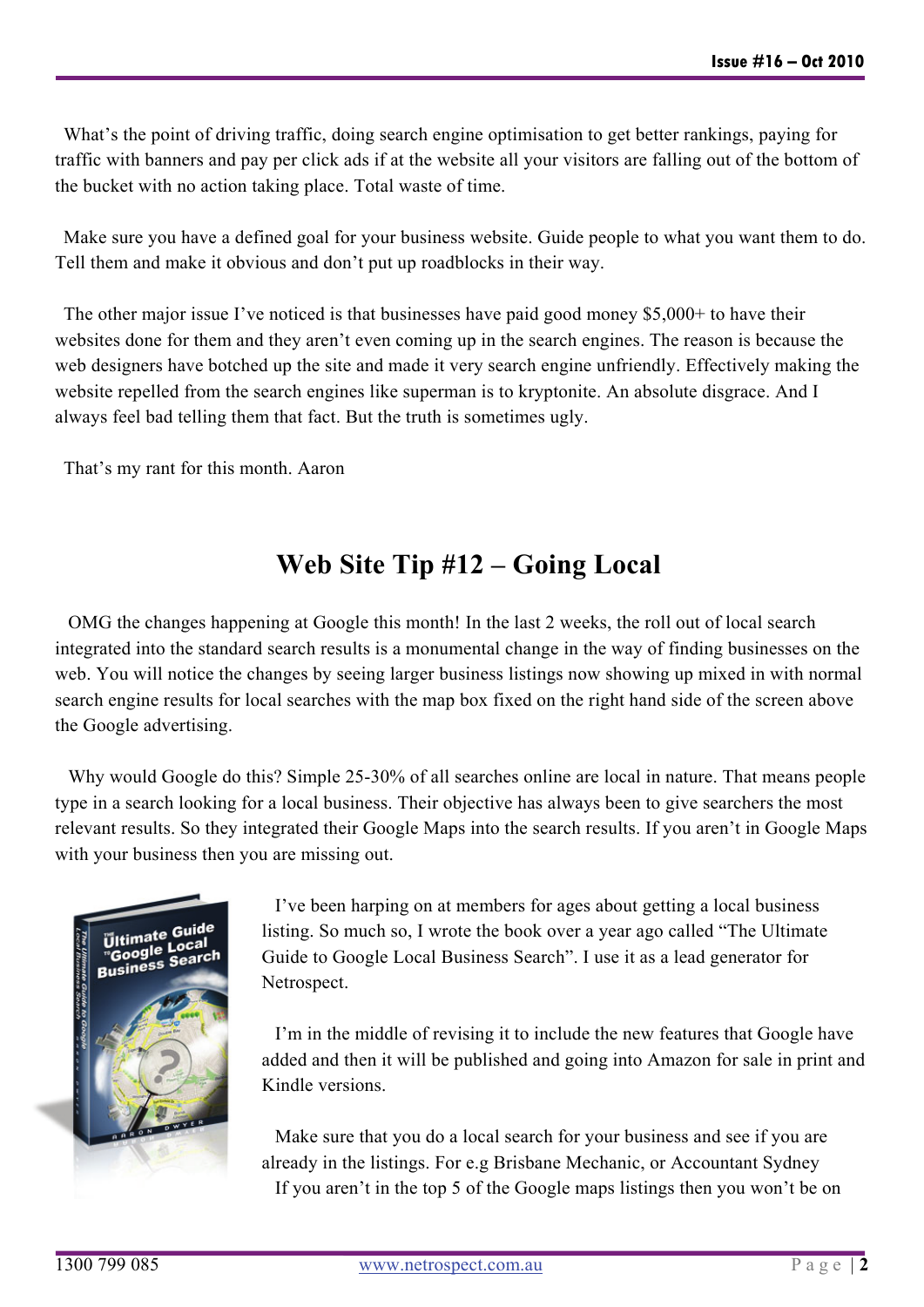the front page of Google. You can type your business name into [http://maps.google.com.au](http://maps.google.com.au/) to see if you are in the listings at all. Either way if you aren't in the top 5 or even the top 10 spots then you can get my book or watch my videos.<http://netrospect.com.au/562> and<http://netrospect.com.au/591>

# **Offer of the Month**

For those members that are quick to read the newsletter there is a special limited offer each month for different services we offer. You never know. It may just be the right timing for you to pick up a deal. If not there is always next month.

November is usually a quiet month, so bring us in some business with a referral and you'll be rewarded.

**1 year FREE hosting for any referral that invests in any hosting, design or web marketing package.**  You might be familiar with our standard 3 months web hosting credit for each referral, so this is quite an offer. Doesn't matter what plan you are on, you'll get one year extra FREE.

Make sure that the new member that signs up mentions your name in the sign up form so you get the credit. It's that easy. So get active with your business contacts and tell them to switch their website and email hosting over to us. We'll do the whole transfer for them. You know you'll be doing them a favour and getting something special in return.

I was going to cap this to an amount but let's be generous and make it any amount of referrals, however I'm going to put a time limit on it. You have until 15<sup>th</sup> Nov (just 10 days) to persuade your business friends to take action and do business with us. After that, referrals go back to 3 months credit. So get cracking and you if get 3 referrals that's 3 years hosting for free on whatever plan you are on.

Let's see how much business we can generate from good old word of mouth.

#### **Member Showcase of the Month**

This month I'd like to showcase Greg Beer and Ashgrove Golf Club. [www.ashgrovegolf.com.au](http://www.ashgrovegolf.com.au/) has been a member since Oct 2006. Ashgrove Golf Club is locate d just 8kms from the city heart and is nestled in the picturesque Taylor Range. With an abundance of native flora and fauna the golf course creates the perfect atmosphere for a relaxed social or corporate gathering. The club welcomes new members, visitors, social p layers and is ideal for corporate days or non golf functions .